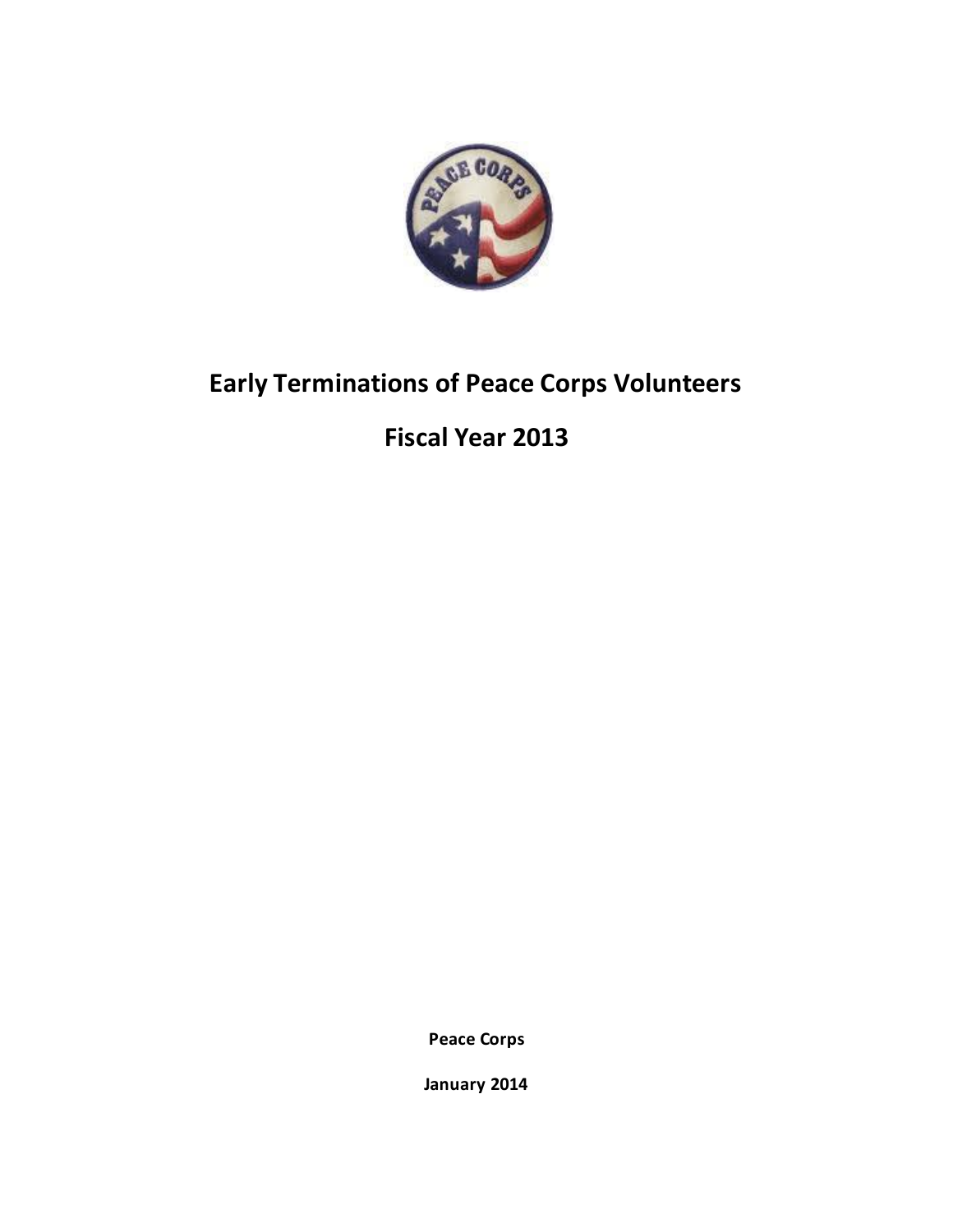# **Early Termination of Peace Corps Volunteers: Introduction and Overview**

The Peace Corps has long recognized the significance of early terminations (ETs). When the service of a Peace Corps Volunteer ("Volunteer") is terminated early, it represents the loss of a talented American engaged in cultural exchange and grassroots development within his or her assigned community and country of service. It also can have an impact on the relationship the Peace Corps has with the host country, since the unexpected departure of a Volunteer can have a negative effect on the Volunteer's project and, by proxy, on the goals and objectives established between Peace Corps and the host country. Moreover, it represents a lost investment for the Peace Corps, which devoted its limited resources to recruit and train the individual.

Peace Corps Manual Section 284 establishes the policies and procedures governing the circumstances under which a Volunteer's service may end prior to the projected completion of service date. For the purposes of this report, the term "Volunteer" includes anyone who has entered on duty, i.e., both Trainees and Volunteers. Pursuant to Manual Section 284, an ET occurs when a Volunteer "cannot or should not remain in service until his or her projected completion of service (COS) date." There are four types of early termination, each discussed separately in this Manual Section:

Resignation: A resignation is a decision made by a Volunteer who no longer wishes to continue in his/her Peace Corps service. $<sup>1</sup>$ </sup>

Medical Separation: If a Volunteer has or develops a medical condition that Peace Corps cannot medically accommodate or resolve within forty-five (45) days, the Volunteer will be medically separated. This decision is made by the Office of Medical Services (OMS) in consultation with the Peace Corps Medical Officer and, if needed, appropriate medical consultants.<sup>2</sup>

Administrative Separation<sup>3</sup>: Pursuant to the Peace Corps Act, 22 U.S.C. 2504(i), the service of a Volunteer may be terminated at any time at the pleasure of the President. The authority of the President to terminate service has been delegated to the Director of the Peace Corps. Accordingly, the Director, or anyone to whom the Director delegates

l

 $^{\rm 1}$  From Peace Corps Manual Section 284, 2.0.

<sup>&</sup>lt;sup>2</sup> From Peace Corps Manual Section 284, 3.0

 $^3$  Volunteers informed by their Country Director that they will be administratively separated from Peace Corps are given a 24hour window to voluntarily resign from their service. If they choose this alternative, they are entered into the database as a resignation.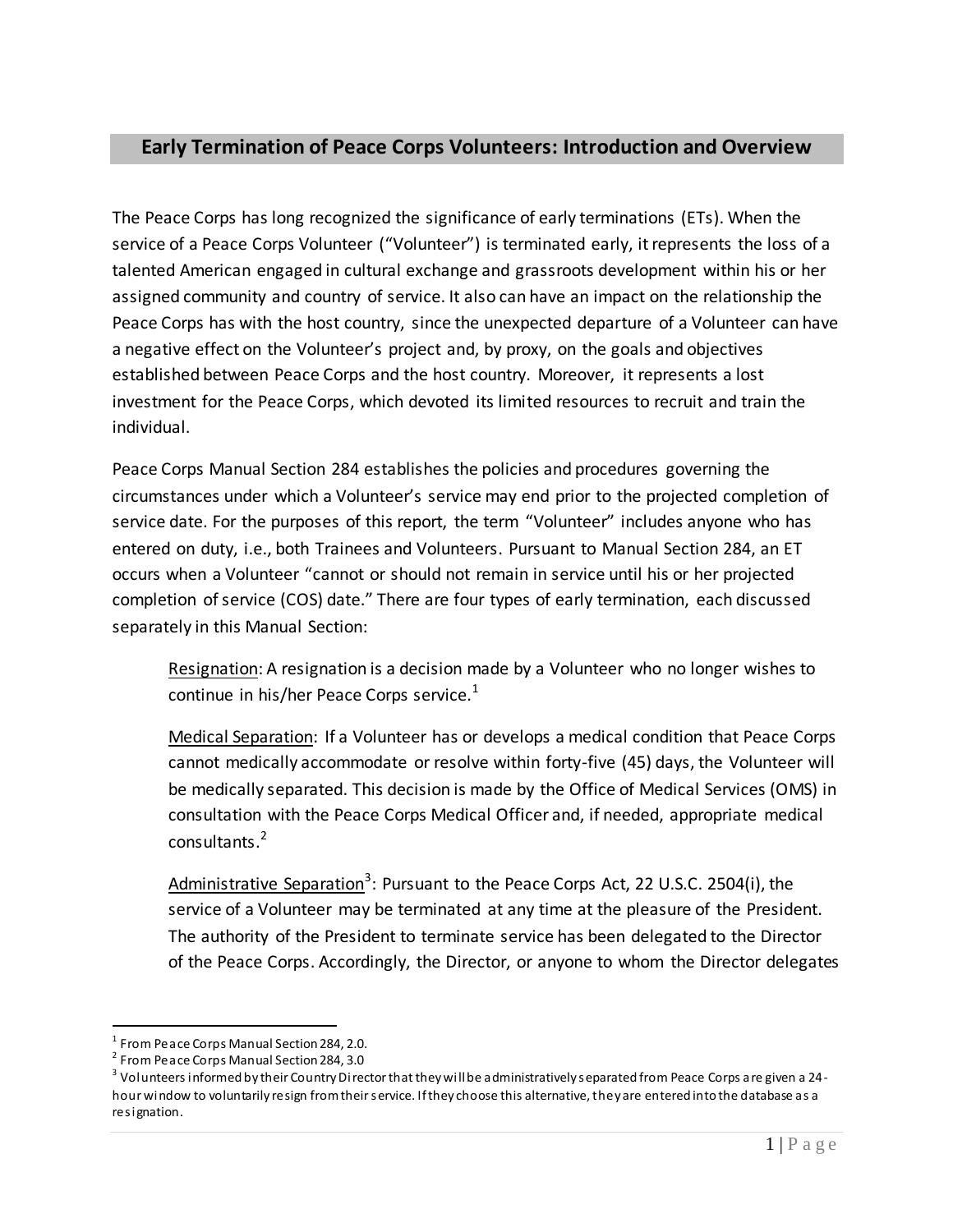such authority, may separate a Volunteer at any time purely at the discretion of the deciding official and as otherwise expressly provided herein. $4$ 

Interrupted Service: A Volunteer may be separated with interrupted service status if the Country Director determines that circumstances beyond the control of the Volunteer make it necessary for the Volunteer to leave his or her present assignment. Because the nature of circumstances leading to interrupted service are beyond the Volunteer's control, interrupted service should not be used in lieu of administrative separation. $5$ 

The Peace Corps' 2010 Comprehensive Agency Assessment noted that "[t]he Peace Corps is attentive to ET and resignation rates, has a method for tracking them, and works to lower them." Familiarity with early termination and resignation data helps inform agency decisions.

This report presents data on early terminations for fiscal year 2013. As required by the Kate Puzey Peace Corps Volunteer Protection Act of 2011, Public Law 112-57, the chart entitled *Annual Early Termination and Resignation Rates* (see page 3) provides the annual rate of early termination of Volunteers, plus data from the previous six fiscal years. In addition to the annual early termination rate (comprising all four categories of early termination) the chart breaks out the annual resignation rate. As resignations make up the majority of ETs (approximately 70% of the total ETs each year) and represent a voluntary decision to terminate Peace Corps service early, the inclusion of resignation information in this chart tells a more complete story of early termination trends over time. The report also includes annual early termination demographic information (see pages 4-8) for the five demographic characteristics for which the Peace Corps collects data.

The Peace Corps is once again pleased to note the downward trend in ET and resignation rates has continued in recent years, and the agency will continue to closely review and compare these rates.

l

<sup>&</sup>lt;sup>4</sup> From Peace Corps Manual Section 284, 4.0.

<sup>&</sup>lt;sup>5</sup> From Peace Corps Manual Section 284, 5.0.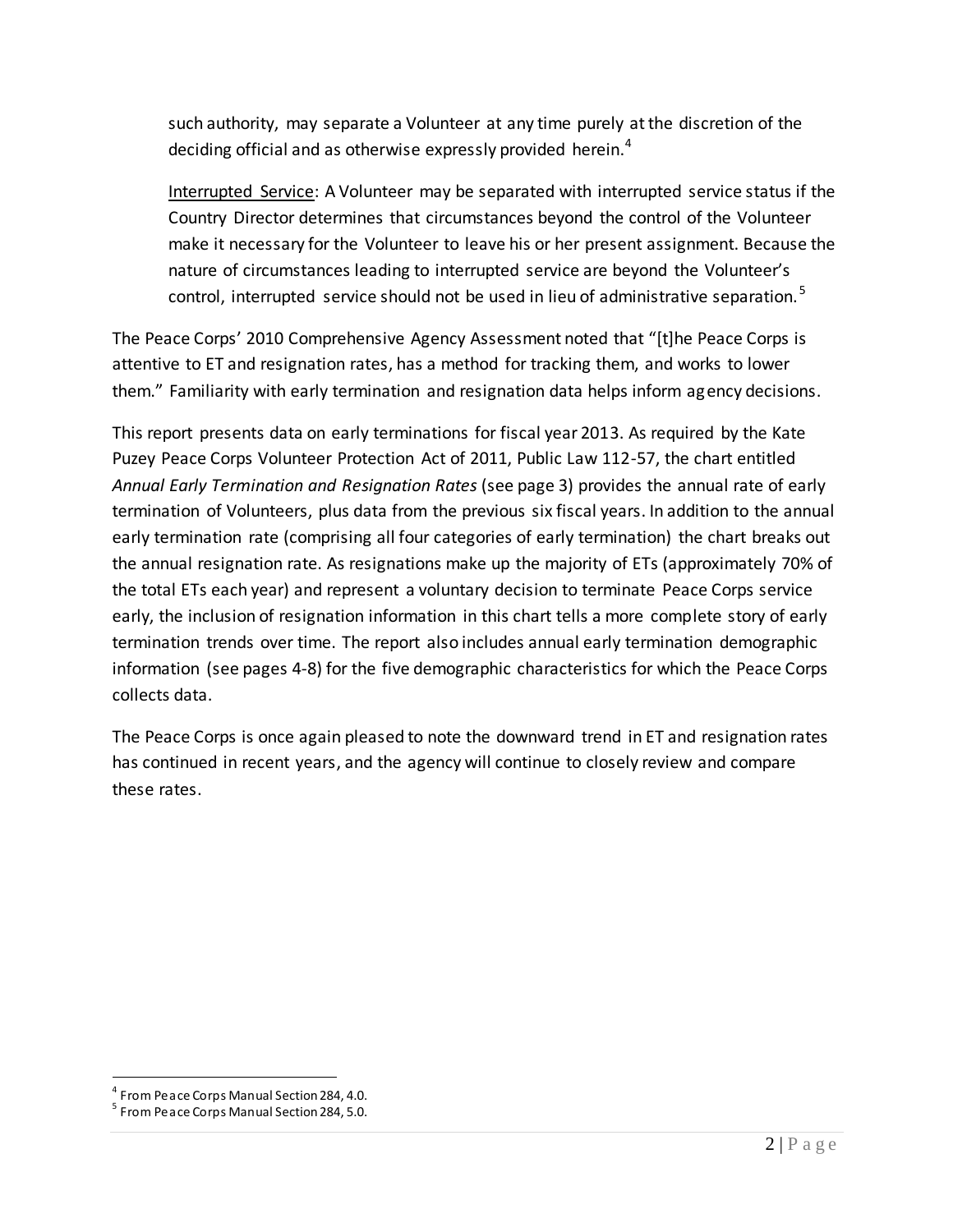

### **Annual Early Termination and Resignation Rates**

#### **Calculation**

To develop the Annual ET rate, a dataset is created by identifying every Volunteer who served at any point during the fiscal year. The Annual ET Rate is then calculated as the number of Volunteers who separated from the Peace Corps during the fiscal yeardivided by the total number of Volunteers who served at any time during the fiscal year.

$$
\text{Annual Early Termination Rate} = \left( \frac{\text{Number of Volumbers Early Terminating in a Fiscal Year}}{\text{Total Number of Volumbers Serving in a Fiscal Year}} \right) \times 100
$$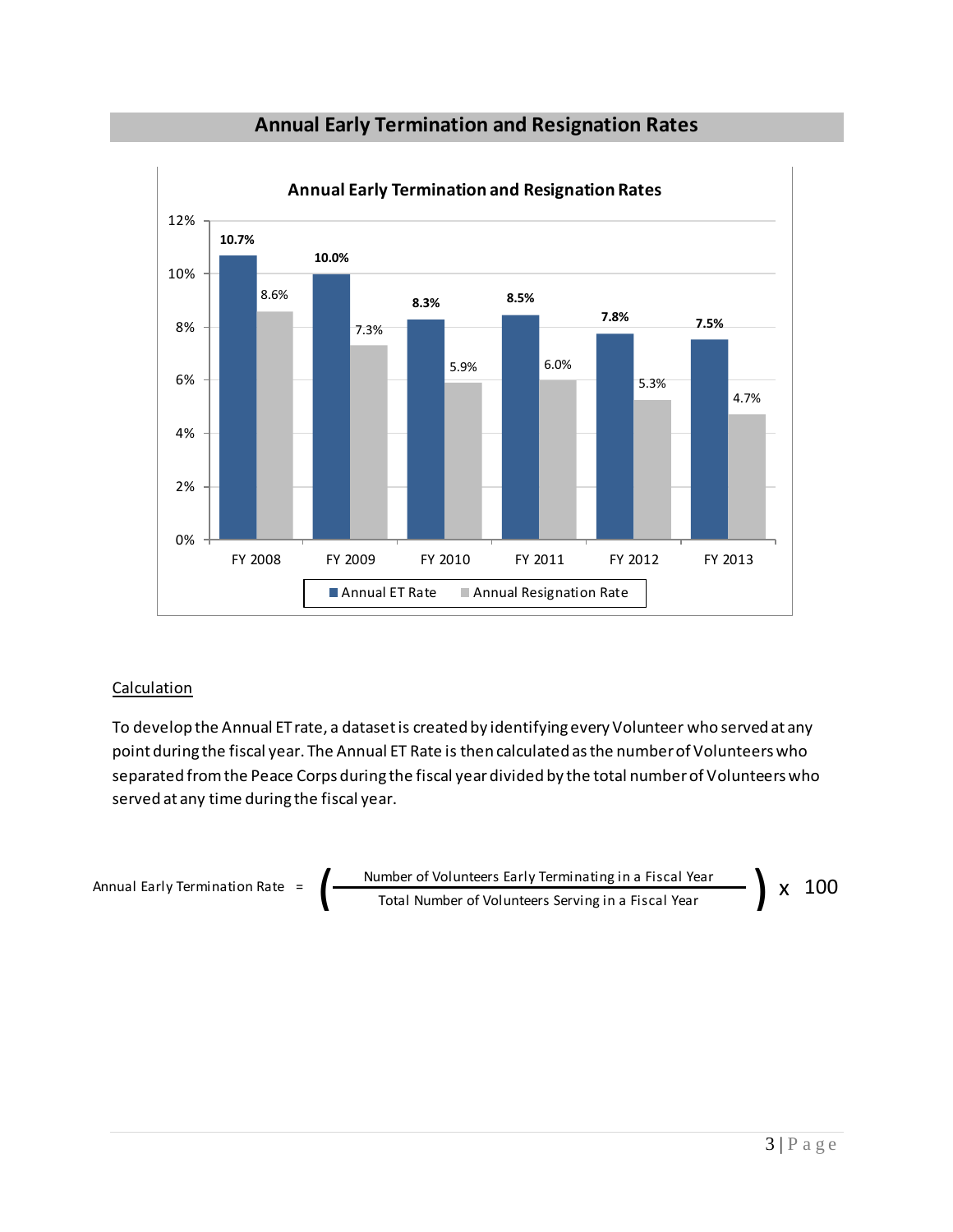# **Annual Early Termination Demographic Data – Gender**



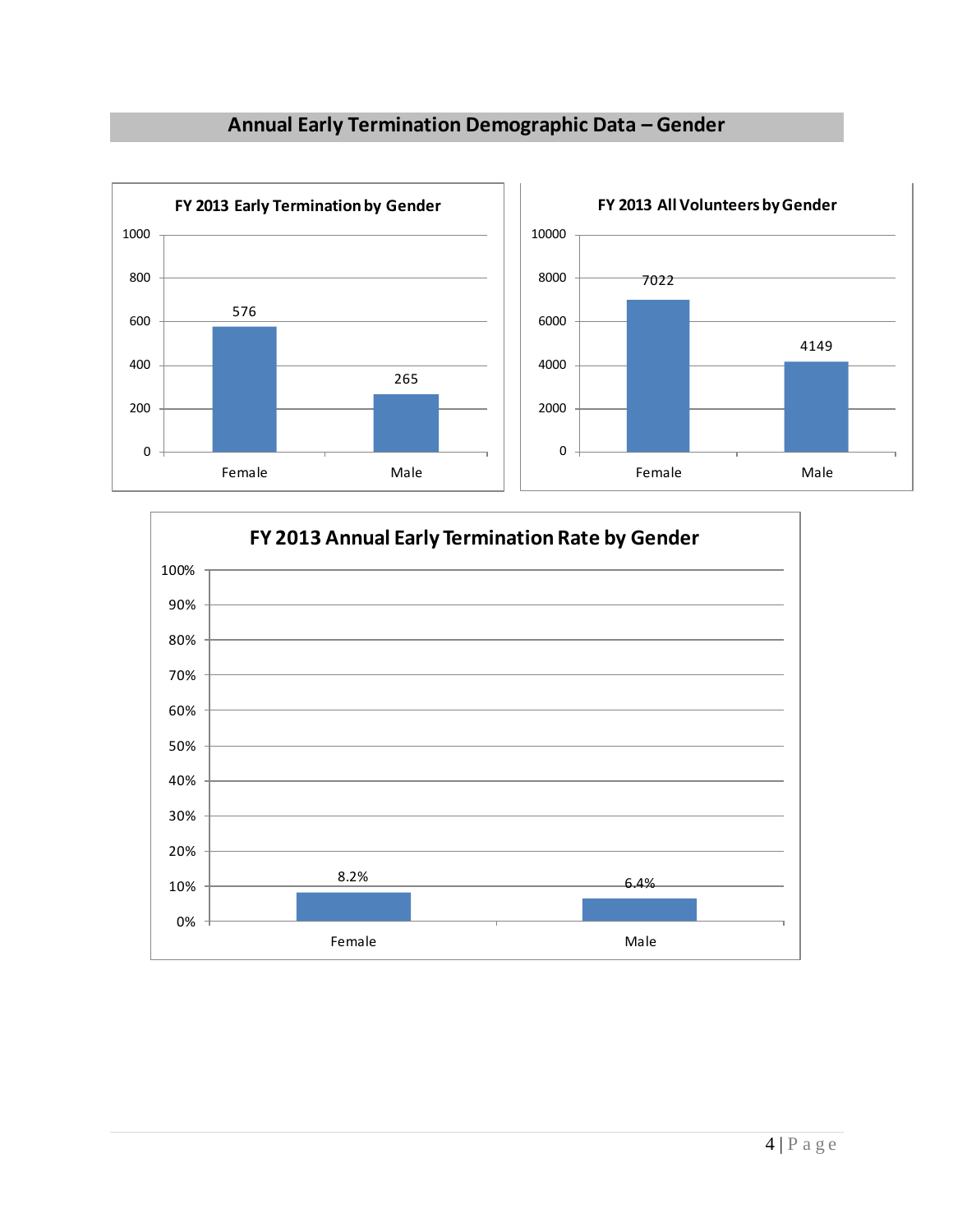



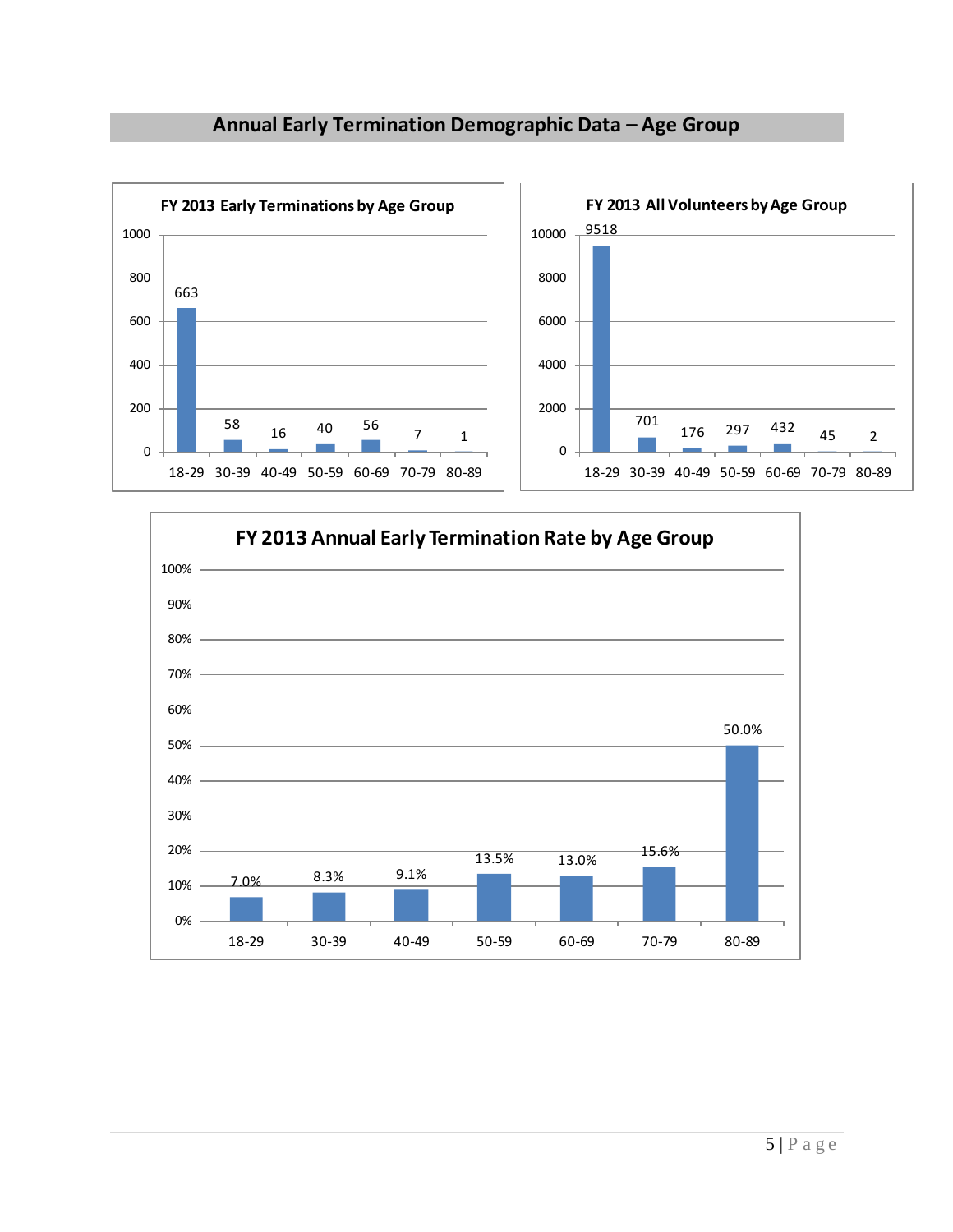# **Annual Early Termination Demographic Data – Marital Status<sup>6</sup>**





l

 $^6$  Marital Status as reported at the time of submitting an application to serve or upon a change to marital status during Peace Corps service.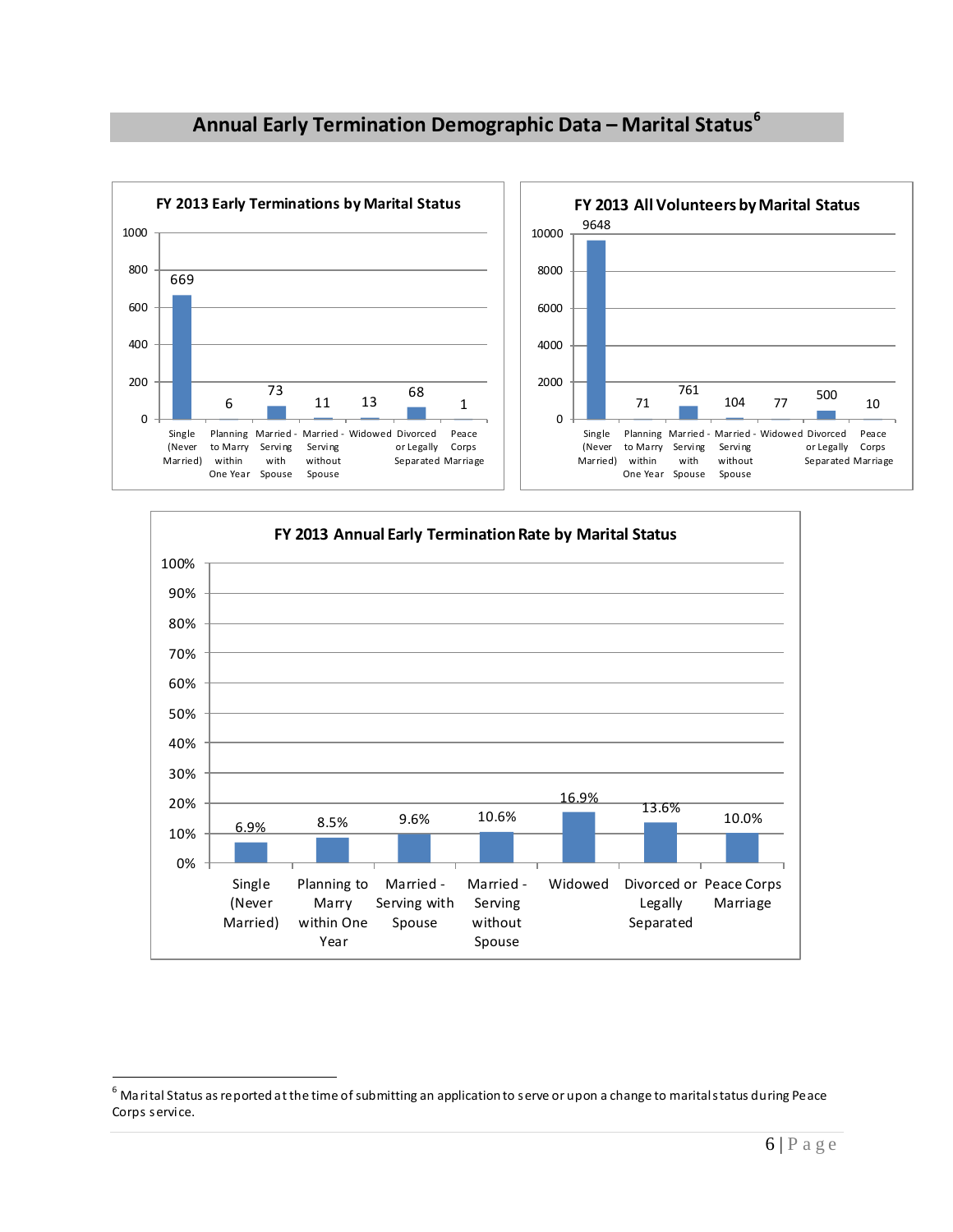# **Annual Early Termination Demographic Data – Education Level**